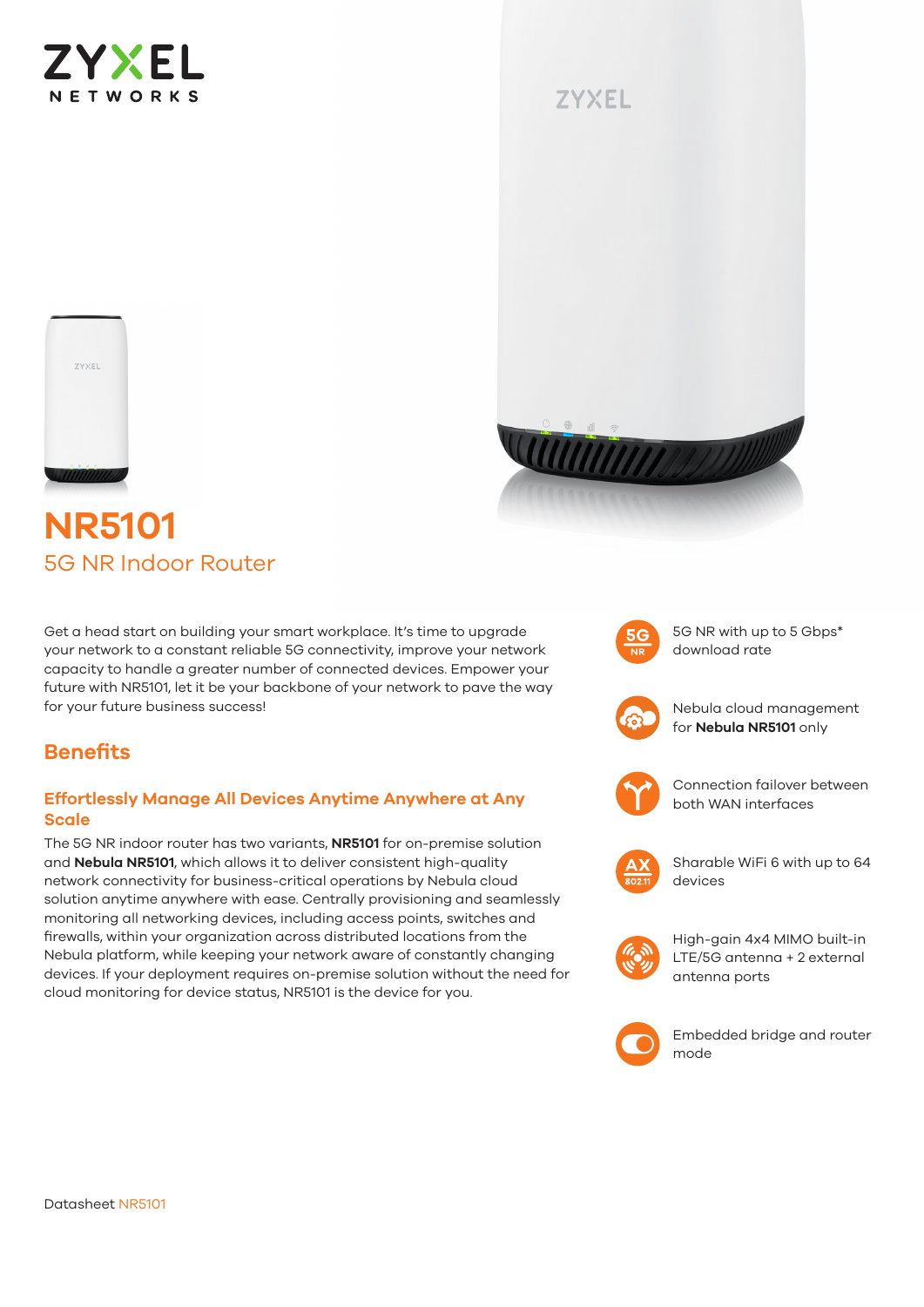#### **Next-Gen Connectivity**

When 5G meets WiFi 6, they can boost larger bandwidth and capacity than legacy solutions. These two cutting edge technologies come together in the NR5101, bringing new heights to performance and capacity for mobile users and IoT devices in commercial buildings. NR5101 deploys AX1800 WiFi 6, which can deliver up to 4x the speed compared to WiFi 5.

#### **Multifunction Router, All Up to You**

NR5101 is not only a simple network router, but it also combines WLAN AP, LAN gateway, and USB 2.0 functions all into one box. Its WiFi 6 can share up to 64 wireless devices simultaneously. Operates both in bridge and router mode, making the device easy to deploy and integrate into your existing environment. NR5101 offers more than just 5G, the variety of usages are entirely up to you!



#### **Cutting-edge Connectivity**

NR5101 is equipped with the cutting-edge 5G technology, connections for downlink speeds can go up to 5 Gbps with 6 built-in 5G/LTE/3G antennas. Designed for those who need a consistent high-speed connection when traditional wired broadband is slow, spotty, or unavailable. Its WAN failover capability ensures that you'll have internet access even during a network outage, which can make it serve as a primary or backup option for internet access. Its external antenna ports also allow you to improve signal reception.

#### **Security without Compromise**

Protect your smart building and workplace. When these places are full of connected network devices, they become possible entry points for cybercriminals. NR5101 is shipped with essential security features!

 $\cdot$  SPI

- Multiple SSIDs/hide SSIDs
- NAT/NAPT firewall
- DoS attack detection
- WPA2 and WPA3
- Application-level firewall
- LAN MAC/IP filtering
- URL filtering

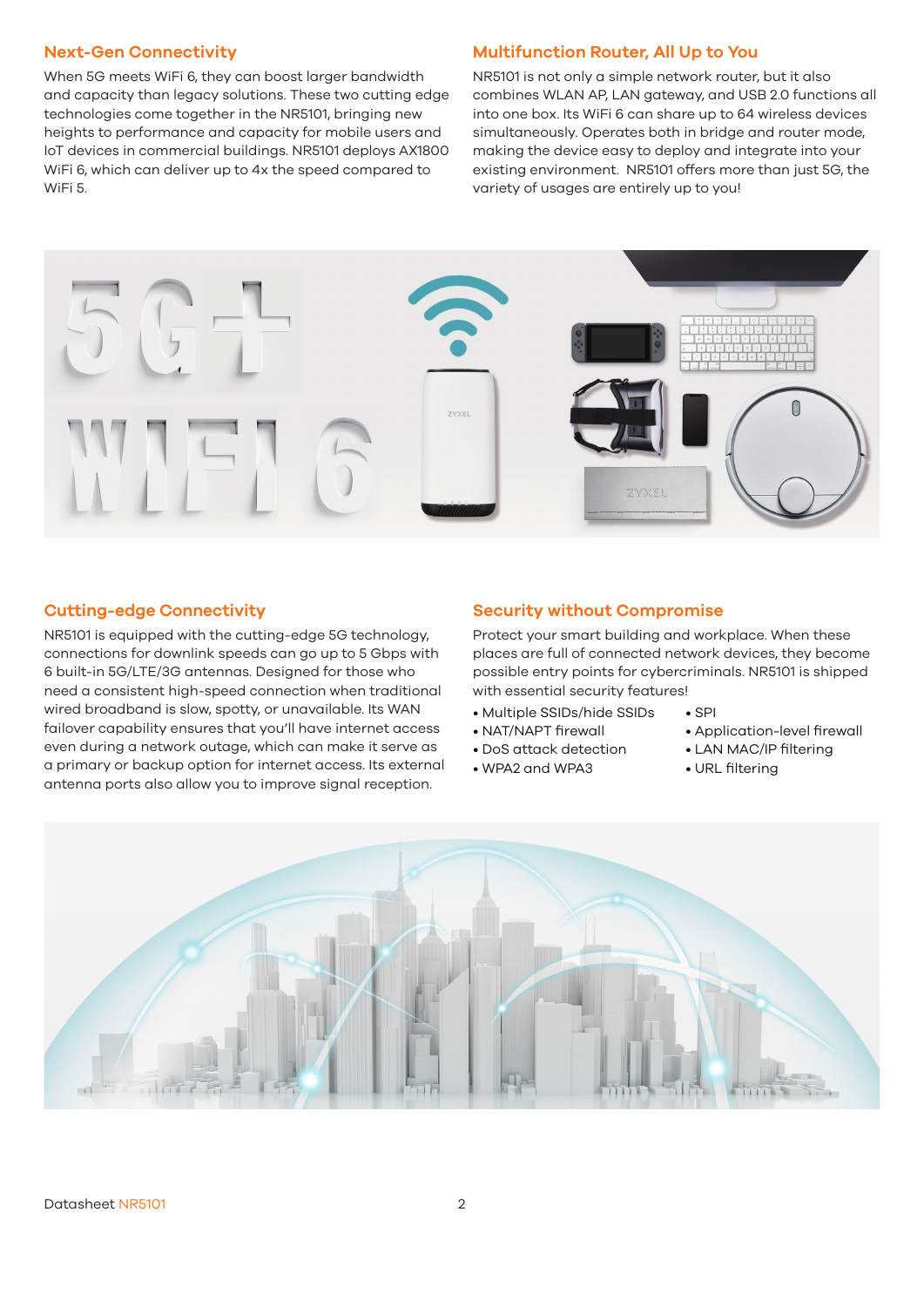## **Application Diagram**



## **Interface Description**

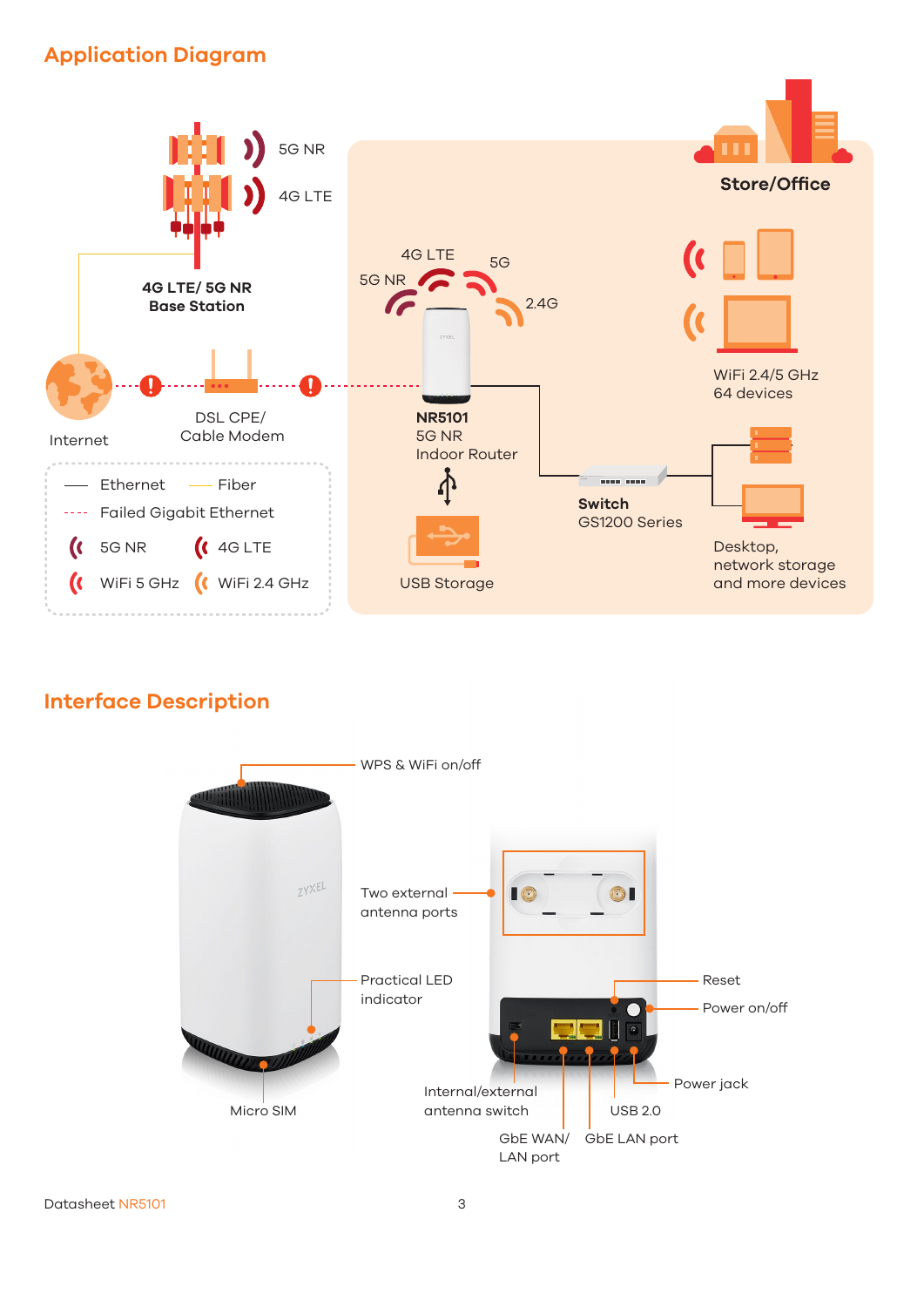## **Specifications**

## **Hardware Specifications**

#### **5G NR interface**

- 3GPP Release 15 standard-compliant
- Supports both NSA and SA modes
- Supports frequencies: n1/n3/n5/n7/ n8/n20/n28/n41/n77/n78/n38/n40
- DL 4×4 MIMO: n1/n3/n7/n38/n40/n41/ n77/n78
- Data rates:
	- 5G SA: DL 4.2 Gbps; UL 900 Mbps\*
	- 5G NSA: DL 5 Gbps; UL 650 Mbps\*
- Supports DL modulation QPSK, 16-QAM, 64-QAM and 256-QAM
- Supports UL modulation QPSK, 16-QAM, 64-QAM and 256-QAM
- Output power:
	- Class 2 (26 dBm) for 5G NR n41/ n77/n78
	- Class 3 (23 dBm) for 5G NR n1/n3/ n5/n7/n8/n20/n28/n38/n40

#### **4G LTE interface**

- 3GPP UE Category 20 standardcompliant
- Supports frequencies:
	- LTE-FDD: B1/B3/B5/B7/B8/B20/B28/ B32/B38/B39
	- LTE-TDD: B40/B41/B42
- DL 4×4 MIMO:
	- LTE-FDD: B1/B3/B7
	- LTE-TDD: B38/B40/B41/B42
- Peak data rates:
	- Max. DL 2 Gbps/UL 200 Mbps\*
- 4 internal antennas
- Supports DL modulation QPSK, 16-QAM, 64-QAM and 256-QAM
- Supports UL modulation QPSK, 16-QAM, 64-QAM and 256-QAM
- Output power:
	- Class 2 (26 dBm) for LTE B38/B40/ B41/B42
	- Class 3 (23 dBm) for FDD/TDD LTE bands

### **UMTS/EDGE/GPRS/GSM Air interface**

Datasheet NR5101 4

- Standard-compliant: DC-HSDPA/ HSPA+ compliant
- DC-HSDPA/HSPA+ standardscompliant
- Supports frequencies: B1/3/5/8
- Peak data rates:
	- DC-HSPA+ downlink data rates up to 42 Mbps\*
	- HSUPA uplink data rates up to 5.76 Mbps\*
	- UMTS data rates up to 384 Kbps\*

#### **WiFi Air Interface**

- Wireless standard: IEEE 802.11 b/g/n/a/ac/ax
- Wireless speeds:
	- Link rates up to 573 Mbps\* for 2.4 GHz
- Link rates up to 1.2 Gbps\* for 5 GHz • Internal WiFi antenna:
- Dual-band & concurrent 2x2 + 2x2 •WiFi antenna gain:
	- ~3 dBi for 2.4 GHz
	- ~5 dBi for 5 GHz

#### **5G/4G/3G antennas**

- 2 SMA connectors for external antennas\*\*
- 6 embedded omni-directional antennas
- Ultra-high band:
- Up to 4 dBi peak gain
- High band and middle band: ▪ Up to 4 dBi peak gain
- Low band:
	- Up to 2 dBi peak gain

### **Hardware interface**

- Two 10/100/1000 Mbps Ethernet RJ-45 LAN ports, LAN1 can be configured for Ethernet WAN port
- LEDs:
	- Power indication
	- **.** LTE connection status
	- LTE signal status
	- WiFi connection status
	- USB host status
	- **.** LAN status
- Two external antenna connectors (SMA type)
- One 3FF/Micro SIM card slot
- One power on/off button
- One WPS/WiFi on/off button
- One LED on/off button
- One reset button
- One USB 2.0 host port for file sharing

#### **Power consumption**

• 24 W (peak)

#### **Physical Specifications**

- Item dimensions (WxDxH): 100 x 100 x 205 mm (3.94" x 3.94" x 8.07")
- Item weight: 600 g (1.32 lb.)
- Packing dimensions (WxDxH): 247 x 170 x 120 mm (9.72" x 6.7" x 4.73")
- Packing weight: 1600 g (3.54 lb.)

#### **Environmental Specifications**

#### **Operating Environment**

- Temperature: 0°C to 40°C (32°F to 104°F)
- Humidity:
- 10% to 90% (Non-condensing)

### **Storage Environment**

- Temperature: -30°C to 70°C (-22°F to 158°F) • Humidity:
- 5% to 95% (non-condensing)

#### **Certification**

#### $\cdot$  CF

- WEEE (Waste Electrical and Electronic Equipment) Directive certification
- RoHS (Restriction of Hazardous Substances) Directive certification
- HSF (Hazardous Substance Free)
- European Parliament and Council Directive 94/62/EC of 20 December 1994 on packaging and packaging waste

#### **Package Contents**

- Multiple-plug power adaptor
- Ethernet cable 1.8 m 8P8C
- Quick Start Guide
- Warranty card
- DoC
- Safety warranty

frequency.

\* The maximum data rates is a theoretical value. The actual data rates depend on the network environment. \*\* 2 SMA connectors only support 3300-4200 MHz